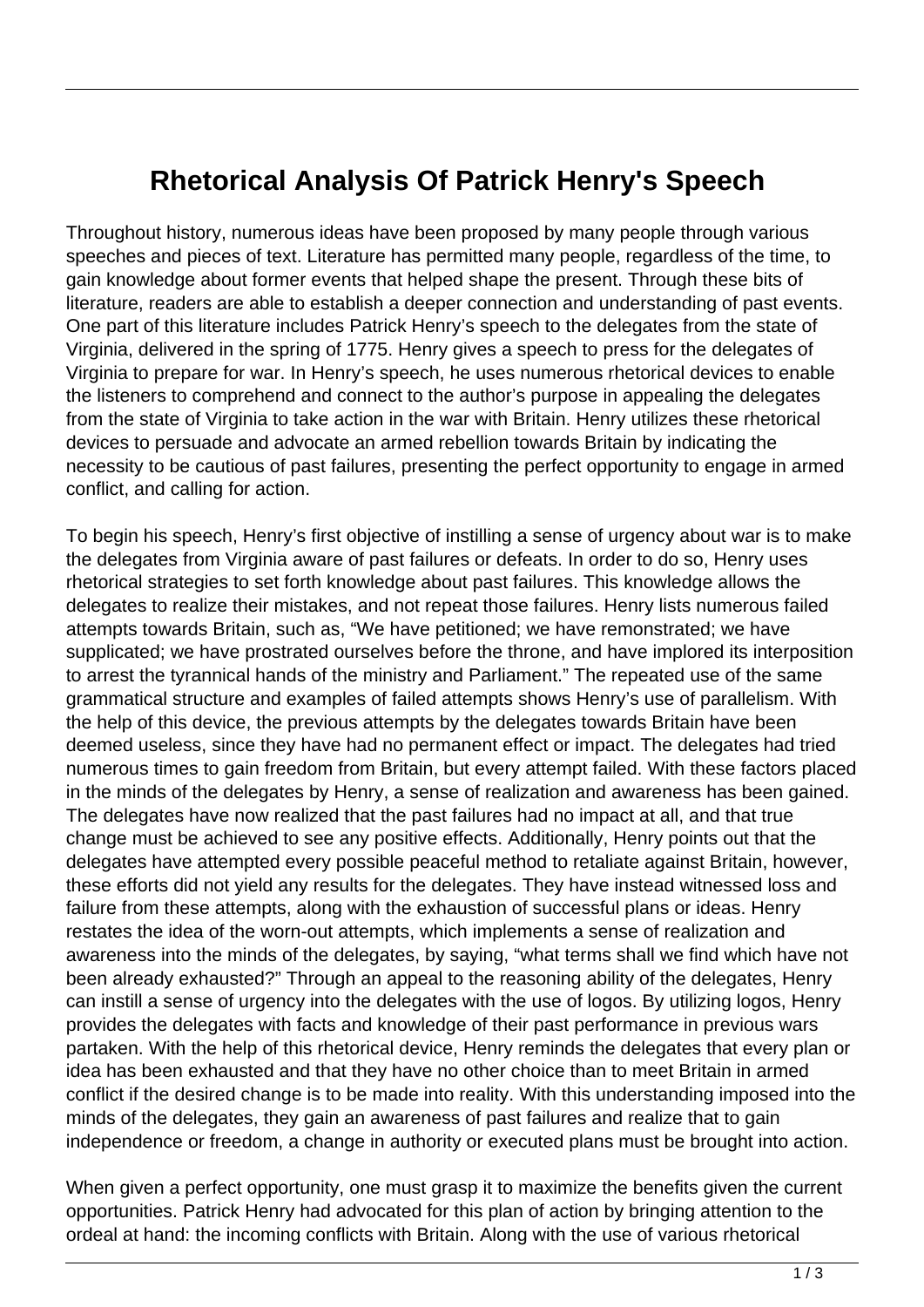devices, Henry gave information on all past events that had led up to the right moment to engage in war, "Let us not, I beseech you, sir, deceive ourselves longer. Sir, we have done everything that could be done to avert the storm which is now coming on." Through the use of logos, Henry supplies the delegates with knowledge regarding the inevitability of the war. Now that the delegates have been informed that they have done everything possible to avoid the war, they can see the perfect opportunity. The opportunity, in this case, is all of the events leading up to the very moment necessary to participate in war with Britain. The delegates had previously attempted and shared their peaceful retaliations or events such as, "our petitions have been slighted; our remonstrances have produced additional violence and insult; our supplications have been disregarded." Through the use of parallelism, the similar sentence structure allows for the listeners, the delegates, to clearly understand how urgent the action demanded by the opportunity is. The events leading up to the war include mostly peaceful protests, in which independence was the main goal. However, through the realization of these failed attempts, this points the delegates towards the necessity for a call of action, to gain independence. By explaining and listing past events that have led up to the perfect opportunity to engage in war, Henry creates a sense of awareness and realization in the delegates.

Lastly, Henry's final objective of instilling awareness into the delegates is to spur the delegates to action. Originally, the delegates had desired to press for peaceful solutions with Britain, but these efforts did not end in their favor. Instead, negative outcomes resulted from these actions, and due to this, Henry aimed to gather delegates to spread awareness and instill urgency into their minds to make a more revolutionary change to see truly beneficial results. For these effects to take place, Henry must get his message through to the delegates, for example, "the war is inevitable--and let it come! I repeat it, sir, let it come!" Through the use of a reiteration of words to emphasize his points, Henry uses repetition to his advantage to get his message through. By stating that the war is inevitable, Henry tries to convey that there is no way around this incoming fight, and to see any beneficial changes, a need for action must be brought to their attention. Along with this, Henry also repeats the phrase, "let it come," which, through repetition, intensifies his main points in his speech. This repetition creates a lasting impact in the minds of the delegates by reinforcing the overall message, that engagement in war is the only solution. Additionally, Henry provides illustrative scenarios or analogies to embed a sense of urgency into the delegates. These scenarios allow for the delegates and Henry to predict future outcomes if no action is taken, "they are sent over to bind and rivet upon us those chains which ministry have been so long forging." Through the use of a comparison between the delegates' freedom and chains, Henry is able to use a metaphor to support his message. The "chains" in this phrase means the restrictions on the delegates' freedom. Henry is implying that have been forging "chains" to restrict the delegates' freedom, a process that seems inescapable, and without any action or retaliation, the delegates' freedom and independence will be substantially restricted once again. By comparing the restriction provided by "chains" and the delegates' freedom, the overall message is reinforced by these scenarios and analogies. Due to all of these factors being collected by the delegates, the general message in the speech must have created a sense of urgency in the delegates, along with a sense of awareness and realization, that in order to gain independence or see change, a call for action must occur for effective and beneficial outcomes to take place.

Patrick Henry provides the delegates with numerous rhetorical devices which is able to sway their perceptions. By using rhetorical devices such as logos and parallelism, Henry wields past experiences as a tool to change mindset and to emphasize that decisive action needs to be taken. Alongside the need for decisive action, Henry reminds the delegates of their past failures,